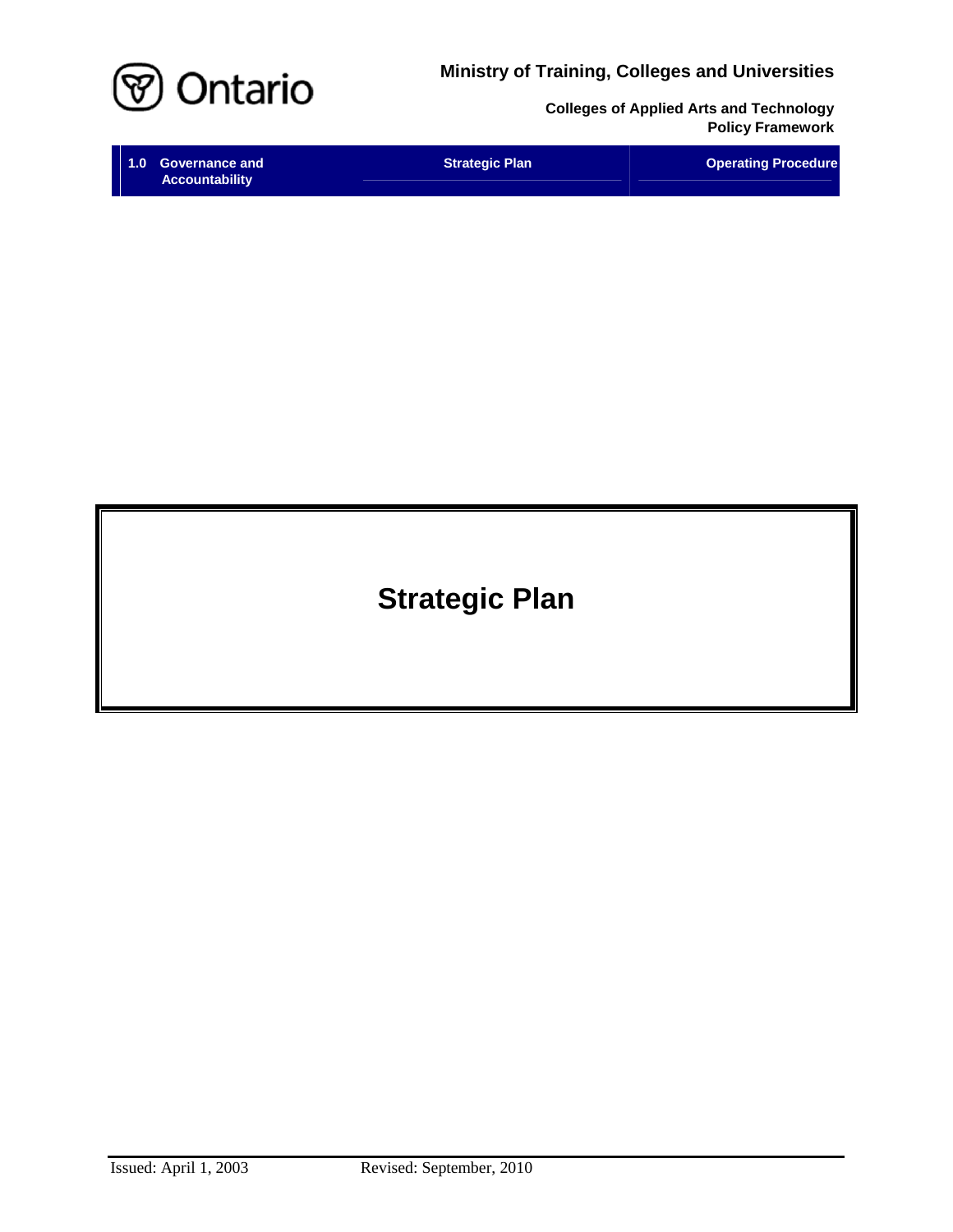



| 1.0 Governance and    | <b>Strategic Plan</b> | <b>Operating Procedure</b> |
|-----------------------|-----------------------|----------------------------|
| <b>Accountability</b> |                       |                            |

# **TABLE OF CONTENTS**

| Appendix: College Strategic Plan Format and Content Guidelines4 |  |
|-----------------------------------------------------------------|--|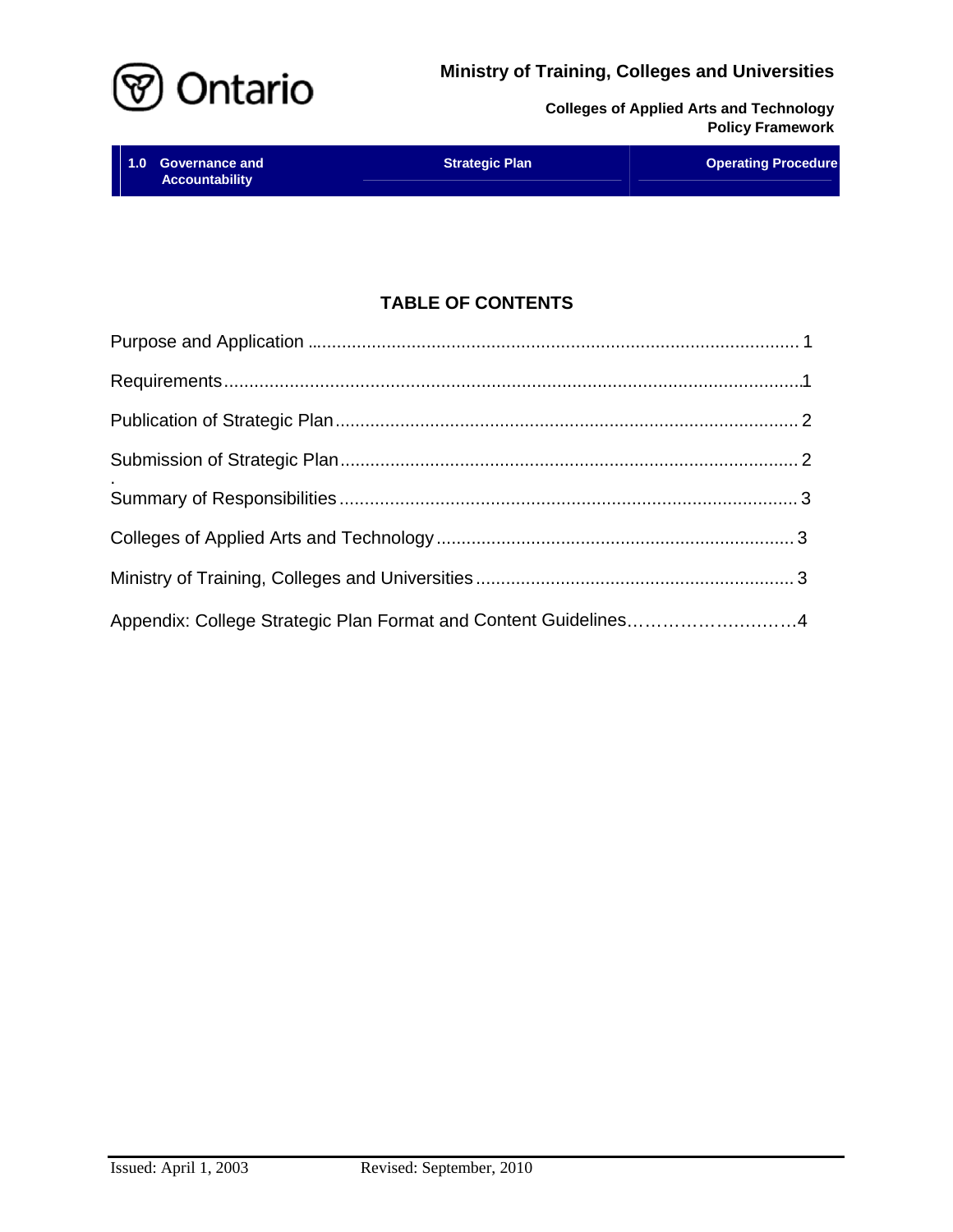

**Accountability** 

**1.0 Governance and Community Community Community Strategic Plan Community Community Community Community Community** 

# **Purpose and Application**

Section 4 of the *[Ontario Colleges of Applied Arts](http://www.e-laws.gov.on.ca/html/statutes/english/elaws_statutes_02o08f_e.htm) and [Technology Act, 2002,](http://www.e-laws.gov.on.ca/html/statutes/english/elaws_statutes_02o08f_e.htm)* (the *OCAAT Act*) authorizes the Minister of Training, Colleges and Universities to issue binding policy directives to colleges. Pursuant to that authority, the Minister has issued a Binding Policy Directive on Governance and Accountability. Section 8 of O. Reg. [34/03 under](http://www.e-laws.gov.on.ca/html/regs/english/elaws_regs_030034_e.htm) the *[Ontario Colleges of](http://www.e-laws.gov.on.ca/html/statutes/english/elaws_statutes_02o08f_e.htm) Applied Arts and Technology [Act, 2002](http://www.e-laws.gov.on.ca/html/statutes/english/elaws_statutes_02o08f_e.htm)* specifies that a college is to submit to the Minister of Training, Colleges and Universities a strategic plan and make it available to the public.

A strategic plan sets out the broad direction in which a college is going within the overall framework of the colleges' objects as set out in the *[Ontario Colleges of Applied Arts](http://www.e-laws.gov.on.ca/html/statutes/english/elaws_statutes_02o08f_e.htm) and [Technology](http://www.e-laws.gov.on.ca/html/statutes/english/elaws_statutes_02o08f_e.htm) Act, 2002,* and allows this information to be shared with the college's community, the general public, and the government. The strategic planning process allows a college to chart its future, anticipate and respond appropriately to the changing environment, examine critically the strengths and weaknesses of the organization, and to develop consensus among the board members and other key members of the college community.

In addition, the Ministry of Training Colleges and Universities uses the information provided in the colleges' strategic plans to advise and inform government planning and policy-making.

The strategic plan takes into consideration the college's broad environment, including legislation (e.g., *[Post-secondary Choice and Excellence Act, 2000](http://www.e-laws.gov.on.ca/html/statutes/english/elaws_statutes_00p36_e.htm)*), overall government directions and priorities for postsecondary education, and provincial financial commitments. The government's directions and priorities for postsecondary education are available from such documents as the Throne Speech, the Budget, and the Ministry of Training, Colleges and Universities' Annual Business Plan. The Minister of Training, Colleges and Universities also meets regularly with the General Assembly of Colleges Ontario to convey this information. It is recognized that the college environment contains many unknowns or factors that may change (e.g., the economy, the fiscal position of the government, and enrolment levels, to name a few). The strategic plan is, therefore, not a static document.

This operating procedure, which sets out the minimum requirements for a strategic plan, applies to all colleges.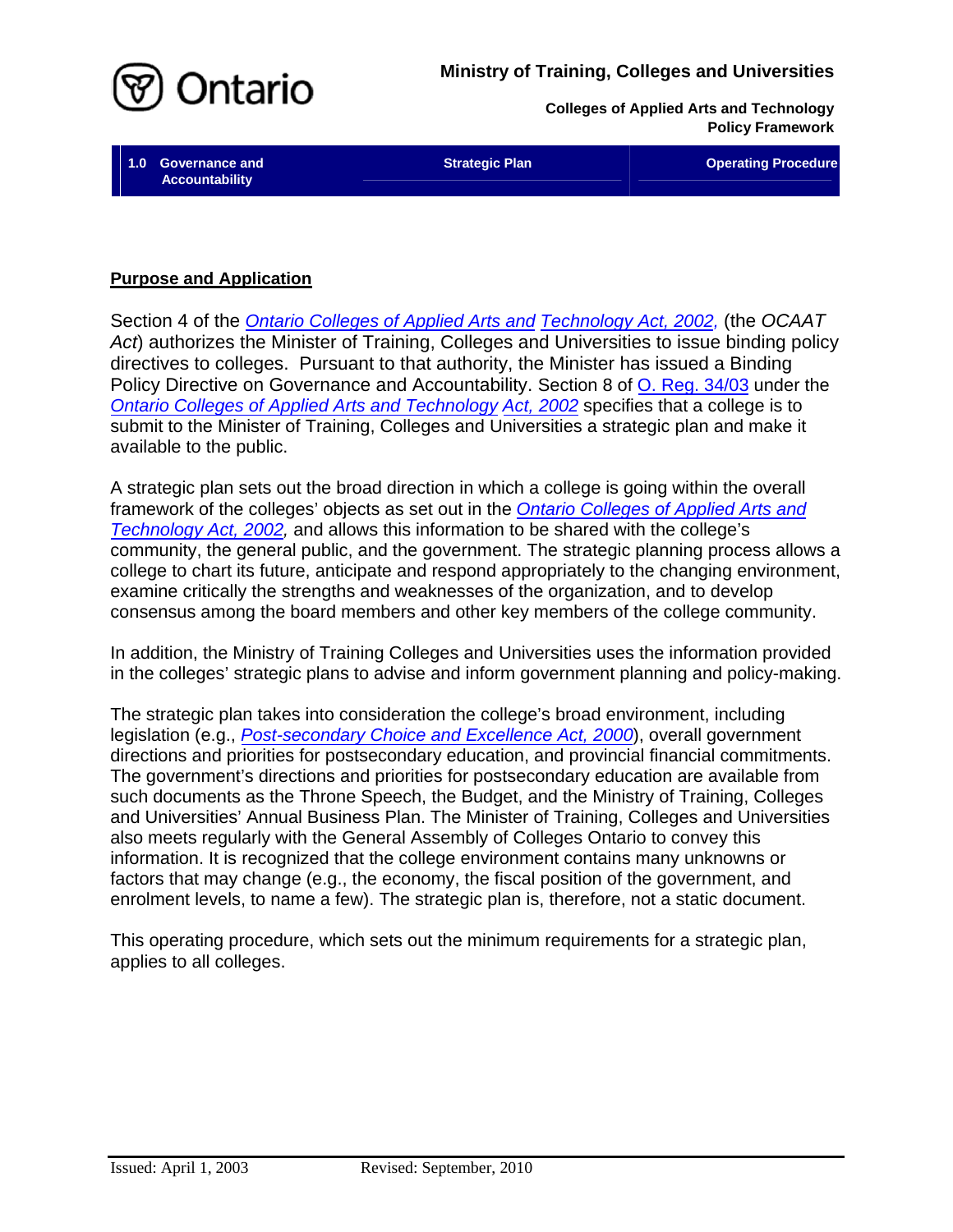



**Accountability** 

**1.0 Governance and Community Community Strategic Plan Community Community Community Community Community Community** 

#### **Requirements**

Each college is to have in place a current strategic plan approved by the board of governors. The time frame the plan is intended to cover should be clearly stated, with the start and end dates covering a minimum of three years. Revisions will be made as deemed necessary by the board of governors.

This public document is to identify the vision, core businesses, and long-term goals for the college as established by the college board of governors. In so doing, the strategic plan is to articulate to its communities the relative emphasis it will place on specific areas of specialization, such as local or regional focus, industry or sector focus, and the needs of specific types or groups of students.

When preparing a strategic plan, the college is to seek broad input and consider the views of persons and organizations both within and outside the college that may have an interest in its activities.

The college is to determine the appropriate process(es) so that this input reflects local culture and circumstances. The format of the Strategic Plan will follow the Table of Contents and Guidelines in Appendix A to this operating procedure.

It is recognized that in protecting its competitive position the college will need to balance the need for transparency with the protection of any proprietary information.

### **Publication of Strategic Plan**

The strategic plan is to be made available to the public on the college web site and by allowing people who do not have Internet access to obtain the plan at no cost.

### **Submission of Strategic Plan**

Once approved by the board of governors, the college's strategic plan is to be e-mailed to the Postsecondary Accountability Branch Director, Ministry of Training, Colleges and Universities at [colleges.branch@ontario.ca,](mailto:colleges.branch@ontario.ca,) 

The plan is to be updated as needed and completely reviewed at least once every five years. Updated versions are to be submitted to the Ministry as well as posted on the college website. For further information regarding this operating procedure, click on the Contact link to consult with the appropriate [ministry contact,](http://caat.edu.gov.on.ca/HTMLpages/Contacts_Eng.html#Strategic_Plan) listed in the Contacts section on the web site.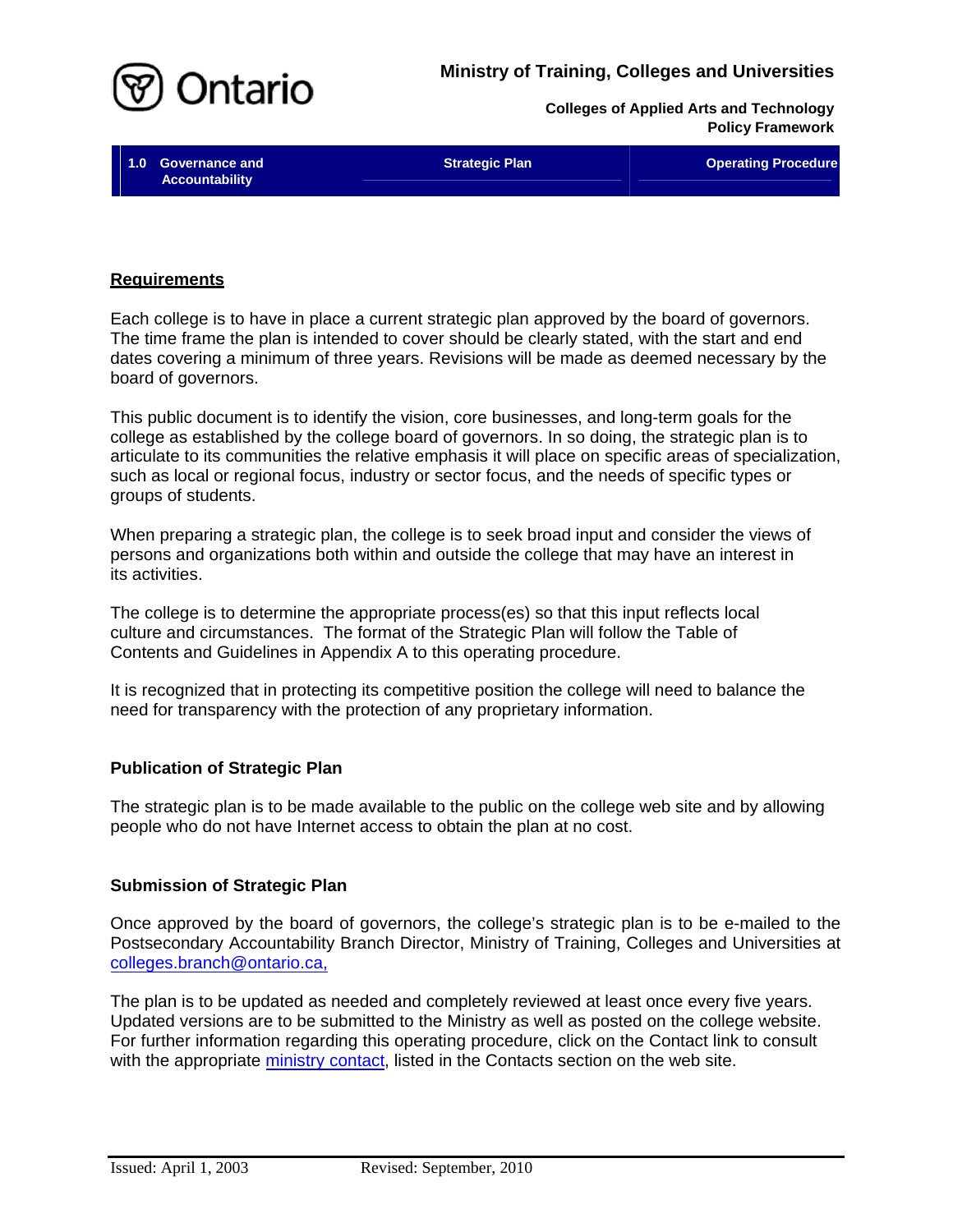

**1.0 Governance and Community Community Strategic Plan Community Community Community Community Community Community Accountability** 

### **Summary of Responsibilities**

### **Colleges of Applied Arts and Technology**

The board of governors is responsible for ensuring that:

- The college community is involved in the development of the strategic plan.
- The strategic plan reflects the colleges legislated mandate to offer a comprehensive program of career-oriented, post-secondary education and training to assist individuals in finding and keeping employment, to meet the needs of employers and the changing work environment and to support the economic and social development of their local and diverse communities.
- The strategic plan is developed and implemented in a way consistent with government directions and priorities.
- The strategic plan is made available to the public.
- Updated versions of the strategic plan are submitted to the Ministry and the College Compensation and Appointments Council.
- The strategic plan and the yearly planning cycle of the business plan and annual report are integrated.

### **Ministry of Training, Colleges and Universities**

The Ministry is responsible for:

- Using strategic plans to advise and inform government planning and policymaking.
- Ensuring that colleges collectively contribute to the achievement of the government's goals for colleges and to the economic and social needs of the province.
- Engaging in dialogue with college boards of governors to identify appropriate corrective action where gaps or unmet needs at the community level are identified.
- Working with the college system or individual colleges to facilitate corrective action where provincial priorities or expected outcomes are not being achieved.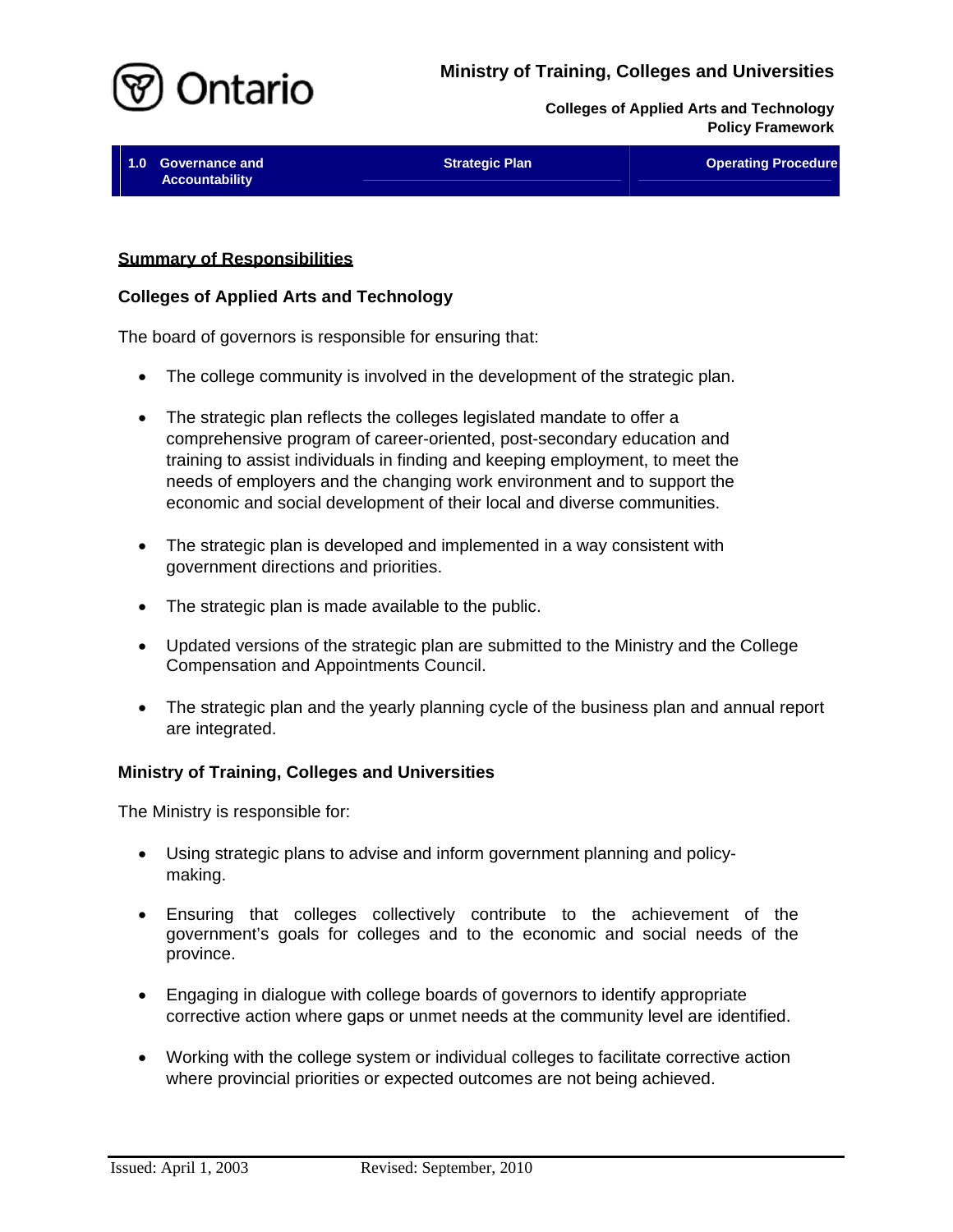

**1.0 Governance and Community Community Strategic Plan Community Community Community Community Community Community Accountability** 

# **Appendix A**

# **College Strategic Plan Format and Content Guidelines**

The table of contents will guide colleges in constructing Strategic Plans that are comprehensive and consistent for the respective purposes of each college community and the Ministry of Training, Colleges, and Universities. Physical format should be as follows:

- $-8\frac{1}{2}$ " x 11":
- Portrait page set-up (no brochures, no fold-outs);
- To be posted on college website in one .pdf file (not separate chapters).

# **College Strategic Plan: Table of Contents**

### Message from the Board Chair

General comments outlining the college's recent strategic past and changes that have occurred over that period of time and the general intended direction of the college. Outline of the thematic approach and nature of the current strategic plan.

### Message from the President

More specific than the Message from the Board Chair, this section should detail some of the highlights achieved previously and some likely challenges in moving the college forward strategically. It could include enrolment trends, demographic factors, partnerships, financial issues that relate to the colleges strategic plans. It could act as an executive summary of the Strategic Plan.

### Vision, Mission, Values

This section is intended to identify the college's strategic philosophical foundation.

### Environmental Scan

This section sets the internal / external context for the strategic plan. Its components act as the impetuses for strategic planning. It assesses the internal and external strengths, weaknesses, opportunities / gaps faced by the college, including demographics, financial issues, external economic issues, etc.

# Report of previous year(s) goals

This section outlines progress, failures, and achieved success of previous strategic objectives. It should include a highlight of some key successes and challenges from the previous period and some indication of lessons learned.

# Strategic Priorities

This section should include a brief summary followed by detailed description of major specific strategic plans and priorities for the upcoming period. The strategic priorities should include KPI's and milestones that establish targeted benchmarks for successful execution of the Strategic Plan as a whole and with regard to each particular priority.